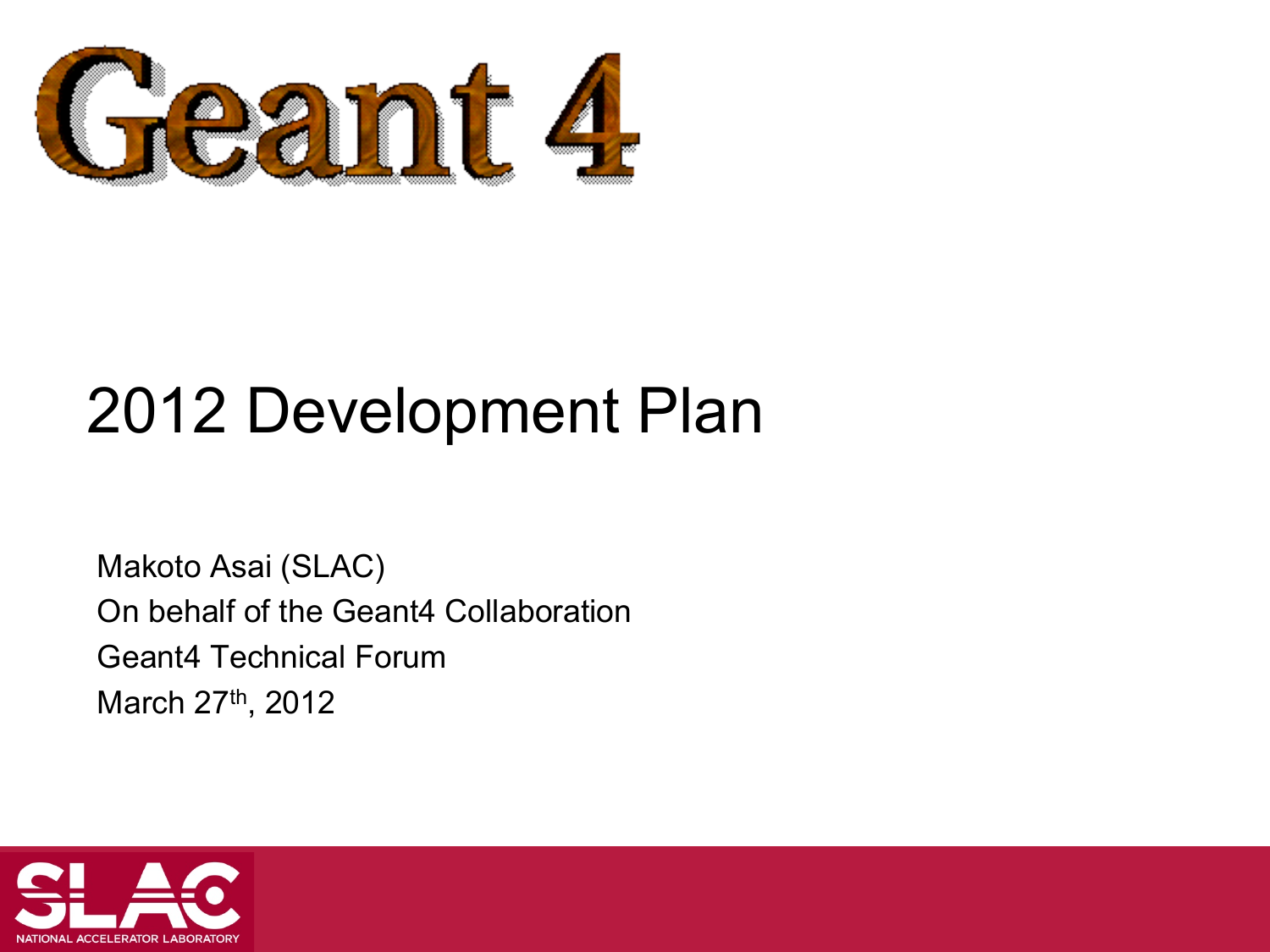# 2012 Development Plan

- Detail of proposed 2012 development plan is found at http://geant4.cern.ch/support/planned\_features.shtml
- Highlights
	- Geometry
	- Detector responses
	- Generic processes
	- Standard EM physics
	- Low-E EM physics
	- Hadronics
	- Visualization
	- **Examples**
	- Collaboration-wide
- Supporting platforms for version 9.6
- Longer term developments

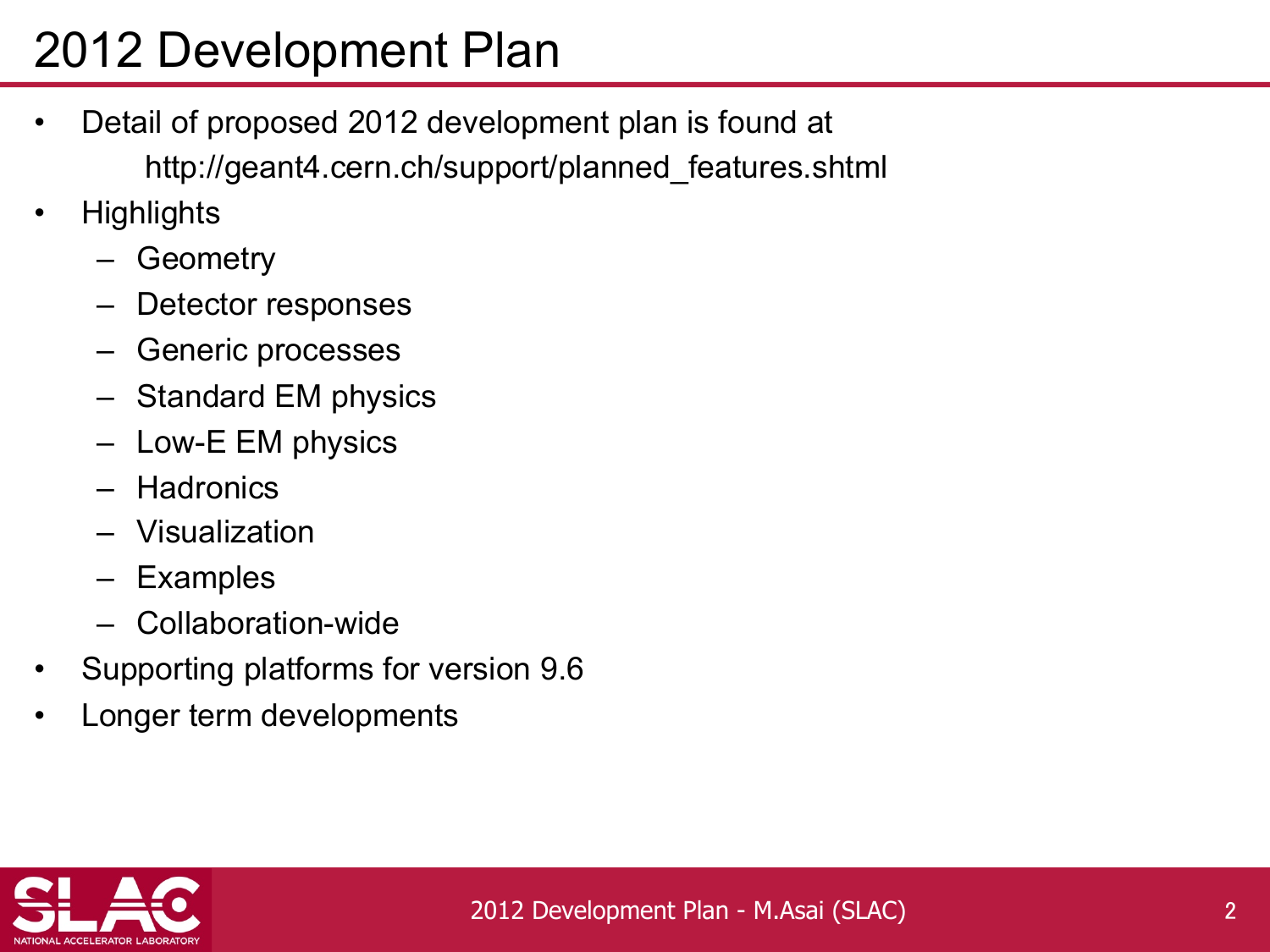#### Geometry / detector responses / generic process

- **Geometry** 
	- Review of field classes and of design for field accuracy settings
- Detector responses
	- Migration to statistic-double for some quantities of command-based scoring
- Generic process
	- Review, unify and enrich existing biasing options
		- Review interface between processes and tracking for forced-interaction and forced-flight biasing
		- Prototype of (multi-)differential cross-section for process-based biasing and reverse-MC
	- First implementation of phonon physics processes for mK temperature
	- First implementation of electron/hole drift processes for semiconductor

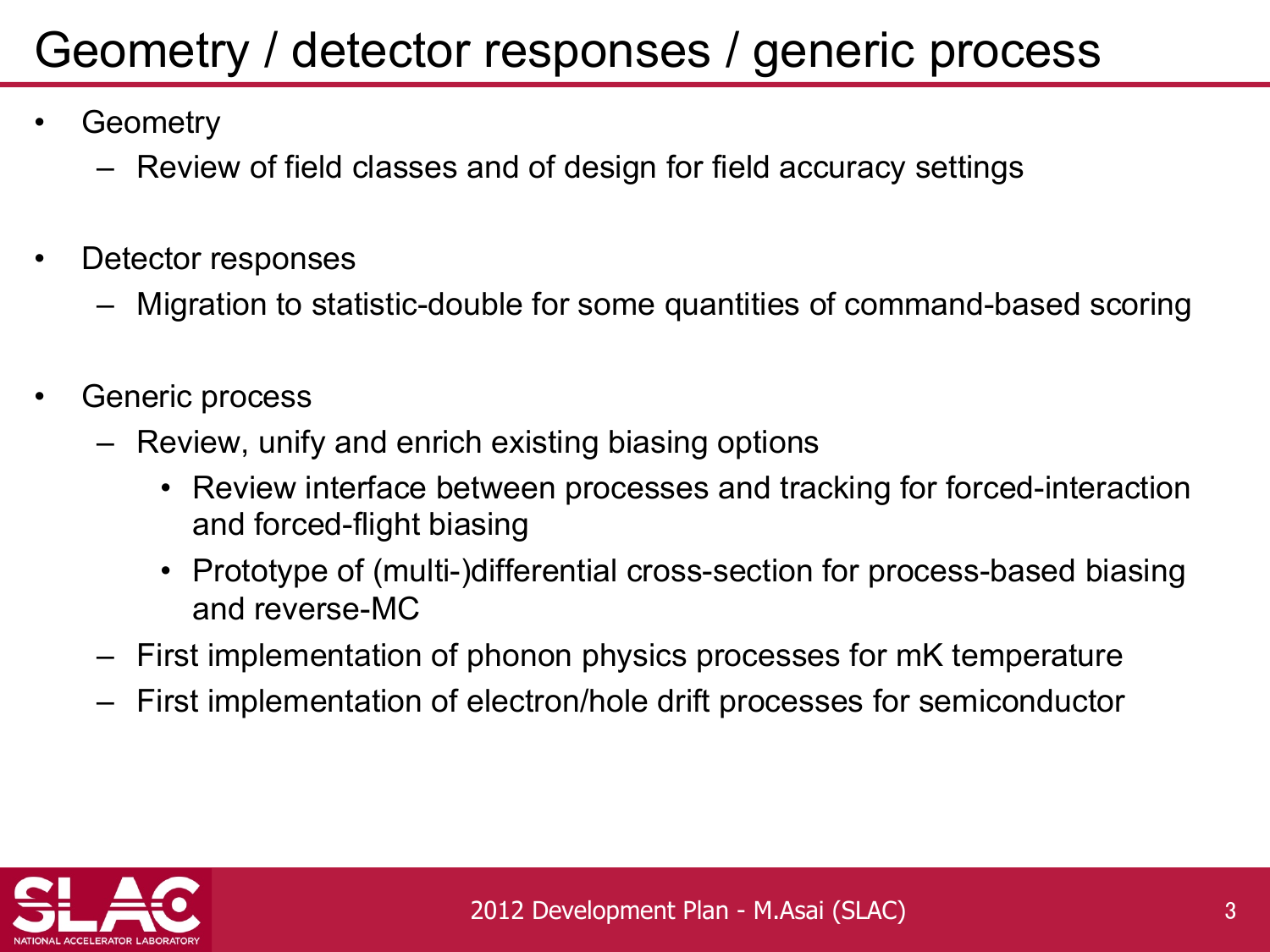## Standard EM / Low-E EM

- Standard EM
	- Improving EM shower shape reproduction
		- Bremsstrahlung angular generator
		- Multiple-scattering
		- Cross sections for gamma processes
	- Optimization of ComputeSafety()
- Low-E EM
	- Atomic de-excitation in Penelope
	- Microdosimetry models in Si
	- Extension of Geant4-DNA Physics models

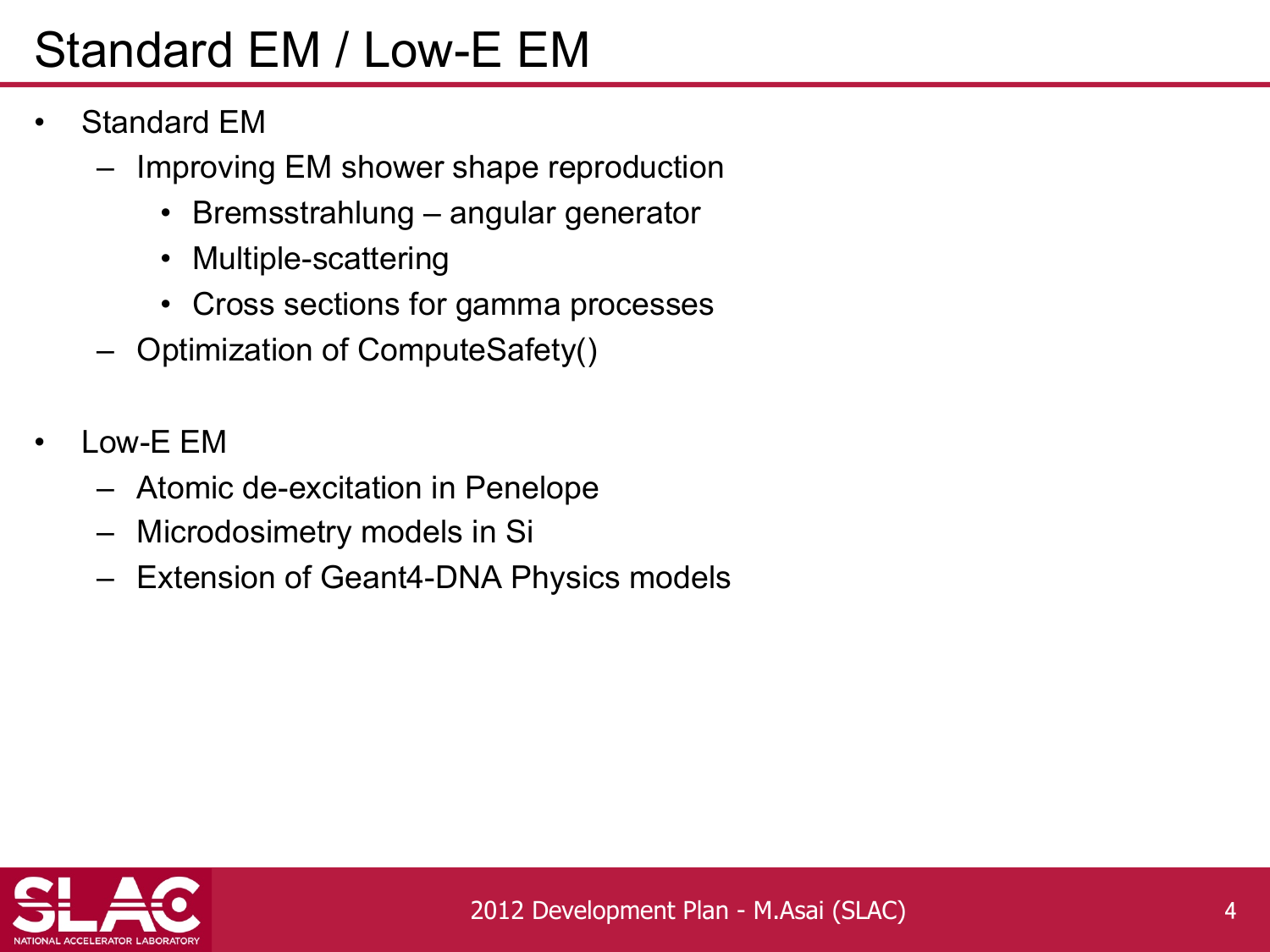### Hadronic physics

- Replacing CHIPS in production physics lists
	- Stopping model
		- $\pi$ , K,  $\Sigma$  stopping and capture:
			- Bertini versions now being validated and appear to be better and faster than CHIPS
		- anti-proton stopping and capture:
			- FTF model to replace CHIPS now being validated
	- All CHIPS cross sections currently used in production physics lists to be separated from body of CHIPS code and separately maintained
	- Replace hadronic part of CHIPS gamma-nuclear and electro-nuclear models with Bertini
		- Validation underway
	- EM part (virtual gamma spectrum generation) of electro-nuclear: either
		- extract CHIPS implementation to separately maintained code, or
		- develop new code based on Binary Cascade for virtual gamma spectrum

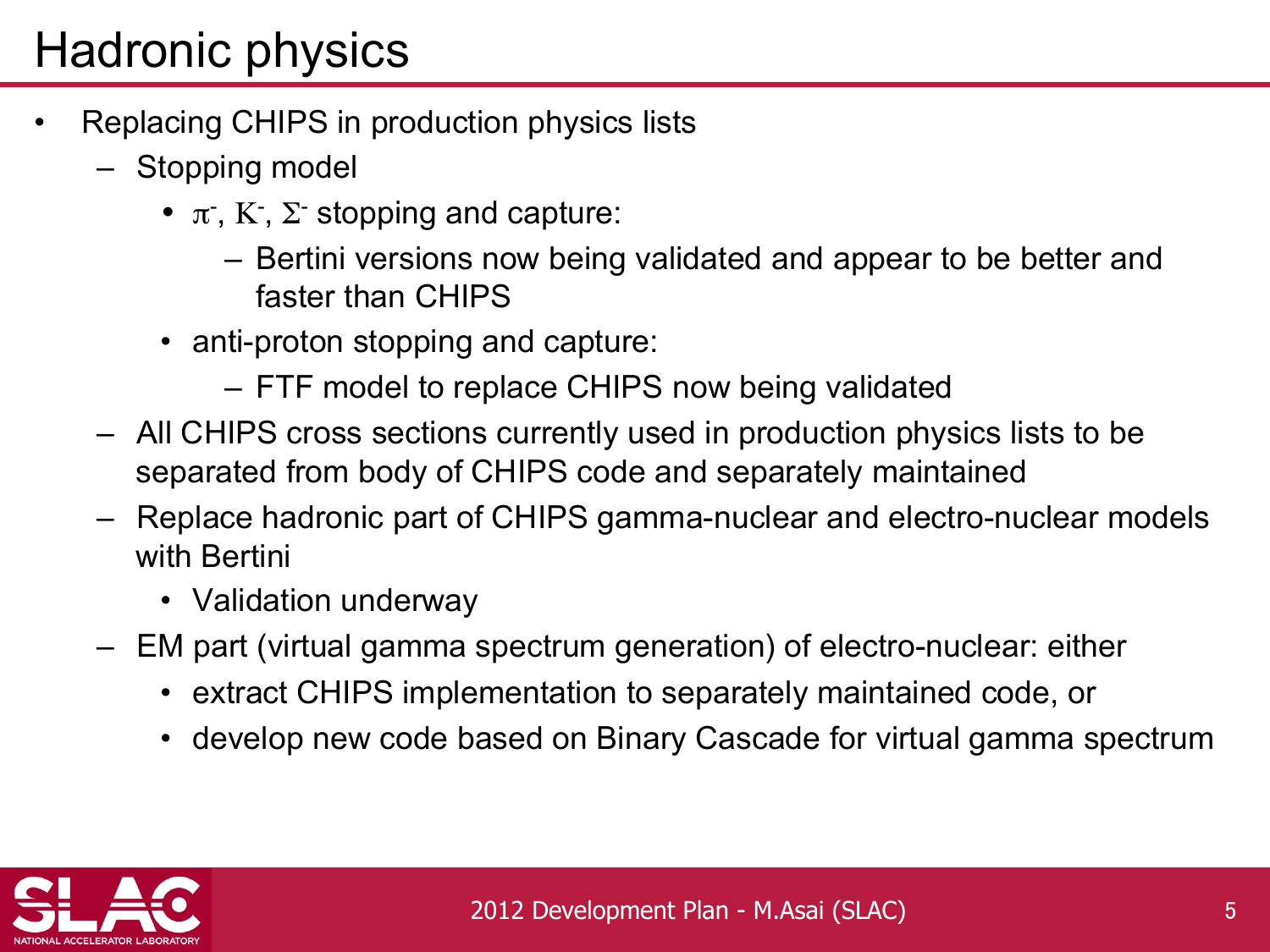# Visualization / examples

- Visualization
	- New driver to produce image files in batch
	- Full support for visualization of Boolean shapes (\*)
	- Integrated visualization of field lines (electric, magnetic, ...) (\*)
- Extended examples
	- Review of extended examples to reduce code duplication, apply coding guidelines and rationalize functionalities/features
- Advanced examples
	- Complete review of physics models implemented in all the examples

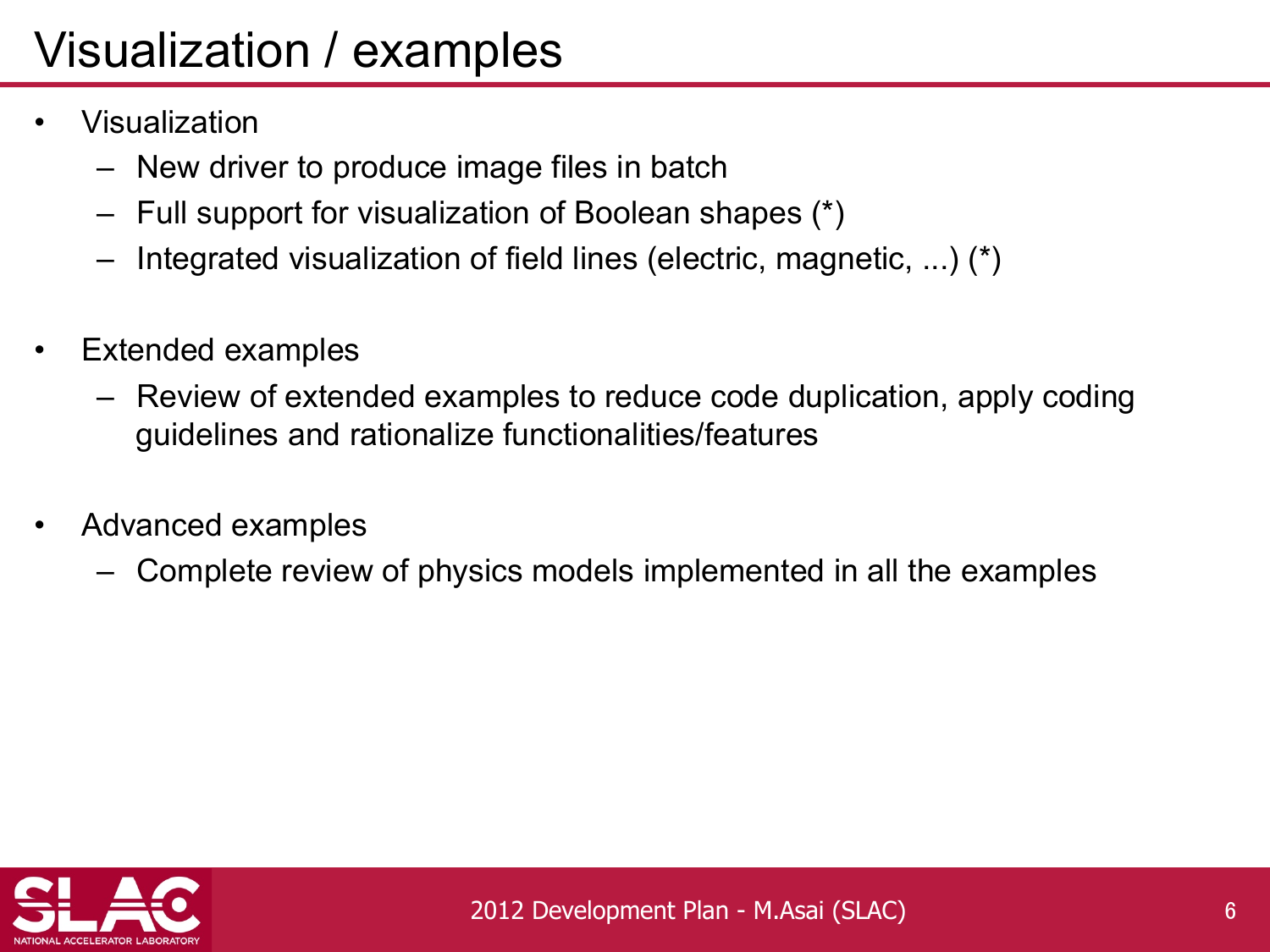### Collaboration-wide developments

- Performance improvements
	- Design iterations for some kernel classes
		- Cache-hit-rate improvement, reduction of virtual layers, etc.
		- Transparent to user's code (at least for average users)
	- Review physics implementations
- **Reproducibility** 
	- Event/track level full reproducibility
- G4MT
	- A few more alpha releases for every Geant4 patch releases in 2012
		- G4MT v9.5-p01 will be released in two weeks
	- Improving usability in particular for external "frameworks"
		- Split G4ParallelRunManager into two
	- Catching up all performance improvements by design iterations
	- Confirming no performance penalty for single-thread execution
	- G4MT v9.6 at the end of 2012 or early 2013 will be the final alpha release
	- In 2013 we will merge G4MT into the main development repository

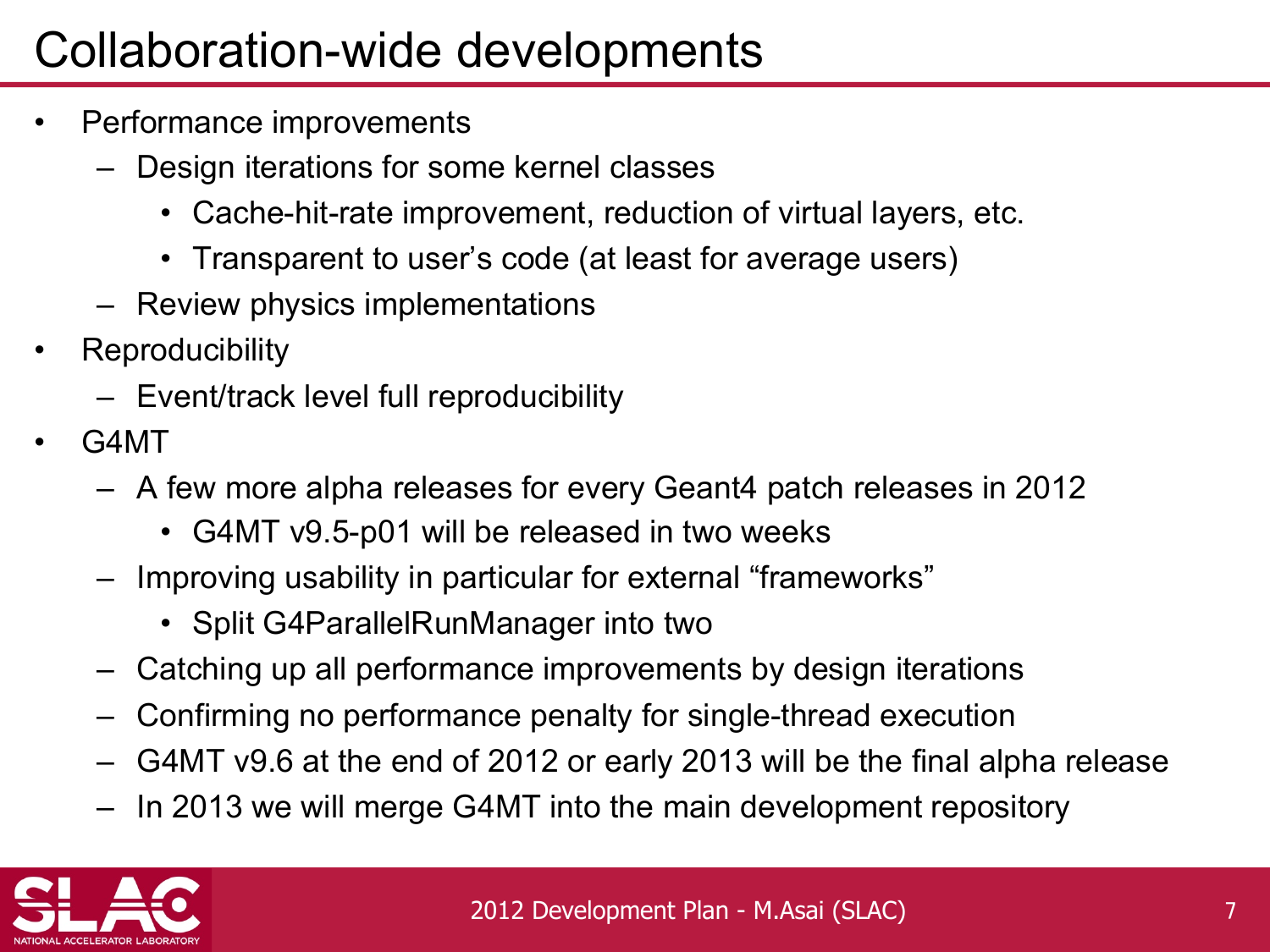### Proposed supporting platforms for version 9.6

- SLC5
	- $-$  GCC 4.3, (native 4.1)
- SLC6
	- GCC 4.6, 4.7, (native 4.4)
- Mac
	- GCC 4.2.1 or later native compiler
- **Windows** 
	- VC++10

• Proposing to drop 32-bit compiler support for all Linux and Mac